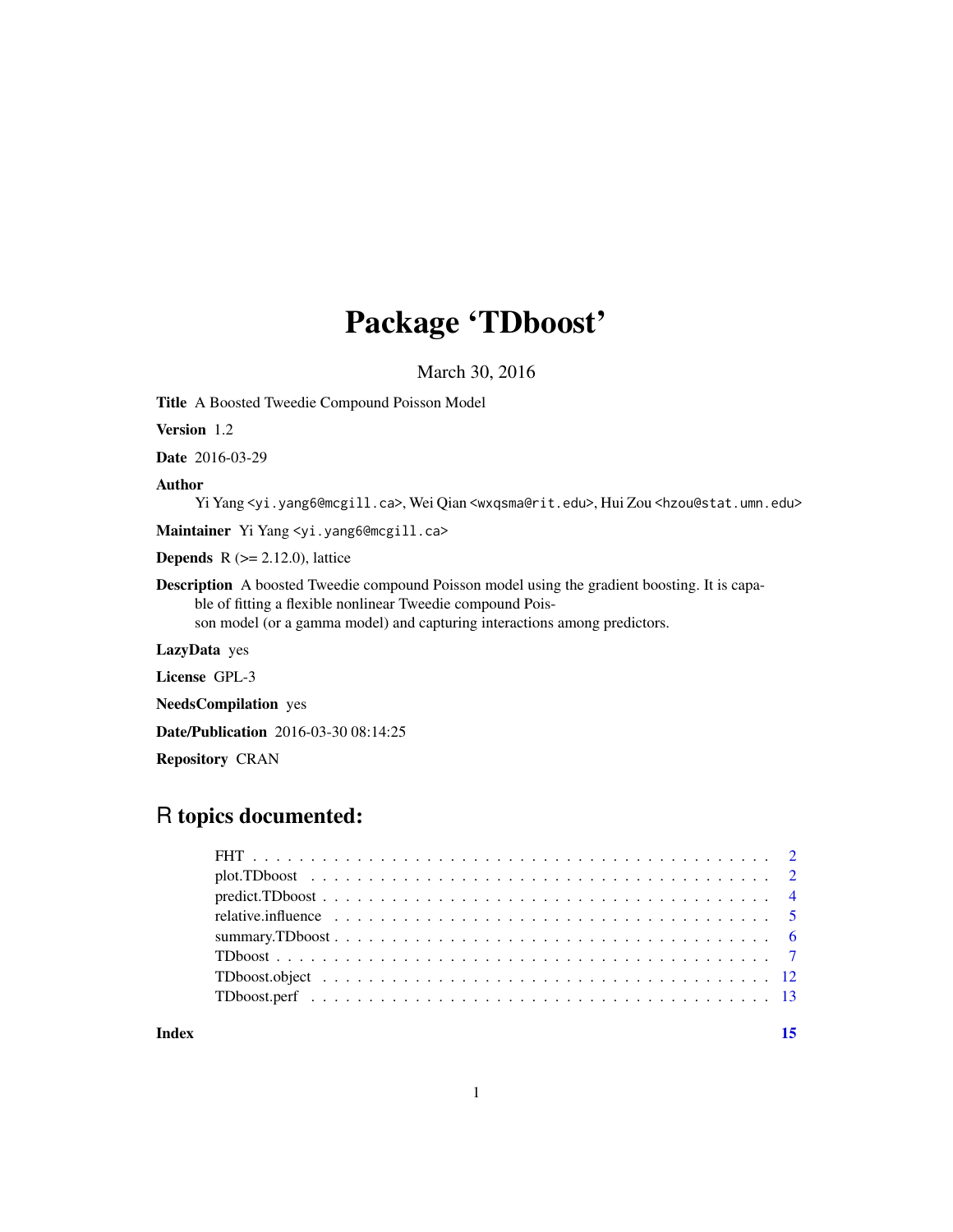<span id="page-1-0"></span>FHT *Simulation data generated based from the FHT model used in Yang, Y., Qian, W. and Zou, H. (2013).*

## Description

There are two data sets, one for training and the other for testing. The training data set has  $n = 200$ observations and  $p = 6$  predictors. The testing data set has  $n = 20$  observations and  $p = 6$  predictors. See details in Friedman et al. (2010).

#### Usage

data(FHT)

## Format

Two data frames both contain the following columns:

X1-X6 predictor columns

Y response variable

## References

Yang, Y., Qian, W. and Zou, H. (2013), "A Boosted Tweedie Compound Poisson Model for Insurance Premium" Preprint.

## Examples

data(FHT)

<span id="page-1-1"></span>plot.TDboost *Marginal plots of fitted TDboost objects*

## Description

Plots the marginal effect of the selected variables by "integrating" out the other variables.

#### Usage

```
## S3 method for class 'TDboost'
plot(x,
     i.var = 1,
     n.trees = x$n.trees,
     continuous.resolution = 100,
     return.grid = FALSE,
     ...)
```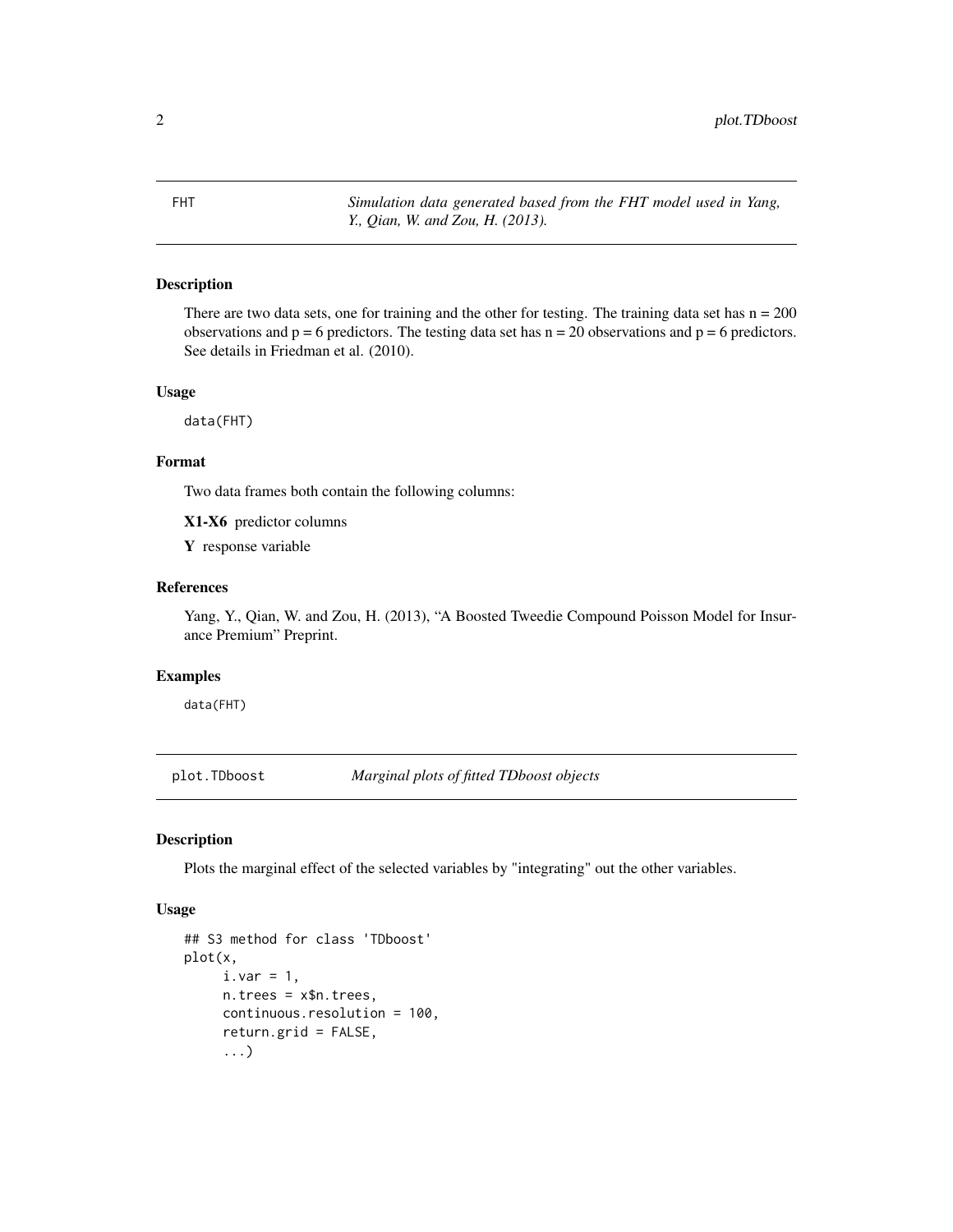#### <span id="page-2-0"></span>**Arguments**

| x                     | a TDboost. object fitted using a call to TDboost                                                                                                                                                                                                                                                                                                                           |
|-----------------------|----------------------------------------------------------------------------------------------------------------------------------------------------------------------------------------------------------------------------------------------------------------------------------------------------------------------------------------------------------------------------|
| i.var                 | a vector of indices or the names of the variables to plot. If using indices, the<br>variables are indexed in the same order that they appear in the initial TDboost<br>formula. If $length(i \cdot var)$ is between 1 and 3 then plot. TDboost produces<br>the plots. Otherwise, plot. TDboost returns only the grid of evaluation points<br>and their average predictions |
| n.trees               | the number of trees used to generate the plot. Only the first n. trees trees will<br>be used                                                                                                                                                                                                                                                                               |
| continuous.resolution |                                                                                                                                                                                                                                                                                                                                                                            |
|                       | The number of equally space points at which to evaluate continuous predictors                                                                                                                                                                                                                                                                                              |
| return.grid           | if TRUE then plot. TDboost produces no graphics and only returns the grid of<br>evaluation points and their average predictions. This is useful for customizing<br>the graphics for special variable types or for dimensions greater than 3                                                                                                                                |
| $\ddots$ .            | other arguments passed to the plot function                                                                                                                                                                                                                                                                                                                                |

#### Details

plot.TDboost produces low dimensional projections of the [TDboost.object](#page-11-1) by integrating out the variables not included in the i.var argument. The function selects a grid of points and uses the weighted tree traversal method described in Friedman (2001) to do the integration. Based on the variable types included in the projection, plot.TDboost selects an appropriate display choosing amongst line plots, contour plots, and [lattice](#page-0-0) plots. If the default graphics are not sufficient the user may set return.grid=TRUE, store the result of the function, and develop another graphic display more appropriate to the particular example.

#### Value

Nothing unless return.grid is true then plot.TDboost produces no graphics and only returns the grid of evaluation points and their average predictions.

#### Author(s)

Yi Yang <yi.yang6@mcgill.ca>, Wei Qian <wxqsma@rit.edu> and Hui Zou <hzou@stat.umn.edu>

#### References

Yang, Y., Qian, W. and Zou, H. (2013), "A Boosted Tweedie Compound Poisson Model for Insurance Premium" Preprint.

G. Ridgeway (1999). "The state of boosting," *Computing Science and Statistics* 31:172-181.

J.H. Friedman (2001). "Greedy Function Approximation: A Gradient Boosting Machine," Annals of Statistics 29(4).

## See Also

[TDboost](#page-6-1), [TDboost.object](#page-11-1), [plot](#page-0-0)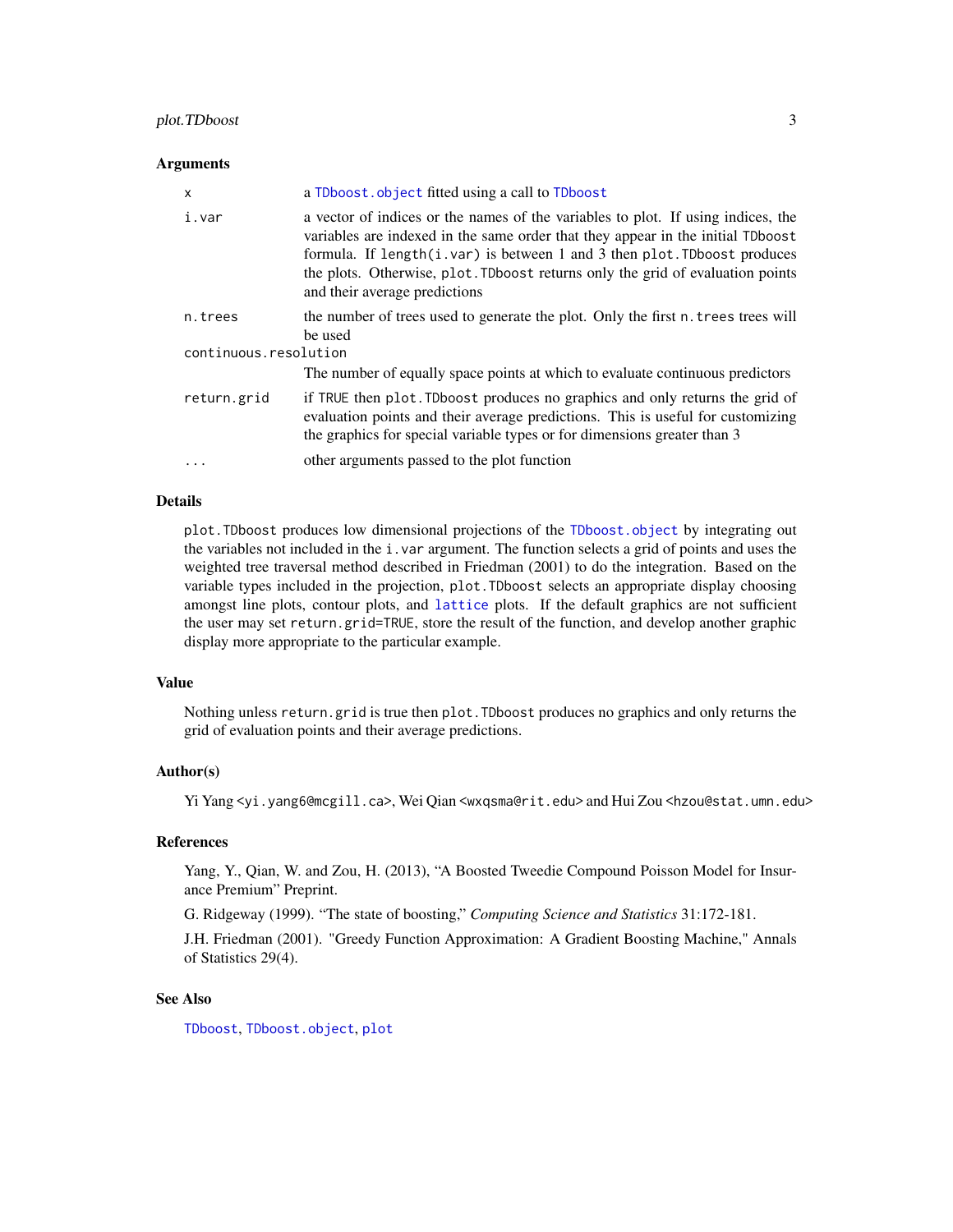<span id="page-3-1"></span><span id="page-3-0"></span>

## Description

Predicted values based on an TDboost Tweedie regression model object

#### Usage

```
## S3 method for class 'TDboost'
predict(object,
        newdata,
        n.trees,
        single.tree=FALSE,
  type=c("response","link"),
        ...)
```
## Arguments

| object      | Object of class inheriting from (TDboost.object)                                                                                        |
|-------------|-----------------------------------------------------------------------------------------------------------------------------------------|
| newdata     | Data frame of observations for which to make predictions                                                                                |
| n.trees     | Number of trees used in the prediction. n. trees may be a vector in which case<br>predictions are returned for each iteration specified |
| single.tree | If single. tree=TRUE then predict. TDboost returns only the predictions from<br>$tree(s)$ n. trees                                      |
| type        | type of prediction required.                                                                                                            |
|             | • Type "response" gives predicted response $mu(x) = E(Y X=x)$ for the re-<br>gression problems. It is the default.                      |
|             | • Type "link" gives the linear predictors $x * b = log(mu(x)) = log(E(Y X=x))$<br>for the regression problems.                          |
| $\ddotsc$   | further arguments passed to or from other methods                                                                                       |

## Details

predict.TDboost produces predicted values for each observation in newdata using the the first n.trees iterations of the boosting sequence. If n.trees is a vector than the result is a matrix with each column representing the predictions from TDboost models with n.trees[1] iterations, n.trees[2] iterations, and so on.

The predictions from TDboost do not include the offset term. The user may add the value of the offset to the predicted value if desired.

If object was fit using [TDboost.fit](#page-6-2) there will be no Terms component. Therefore, the user has greater responsibility to make sure that newdata is of the same format (order and number of variables) as the one originally used to fit the model.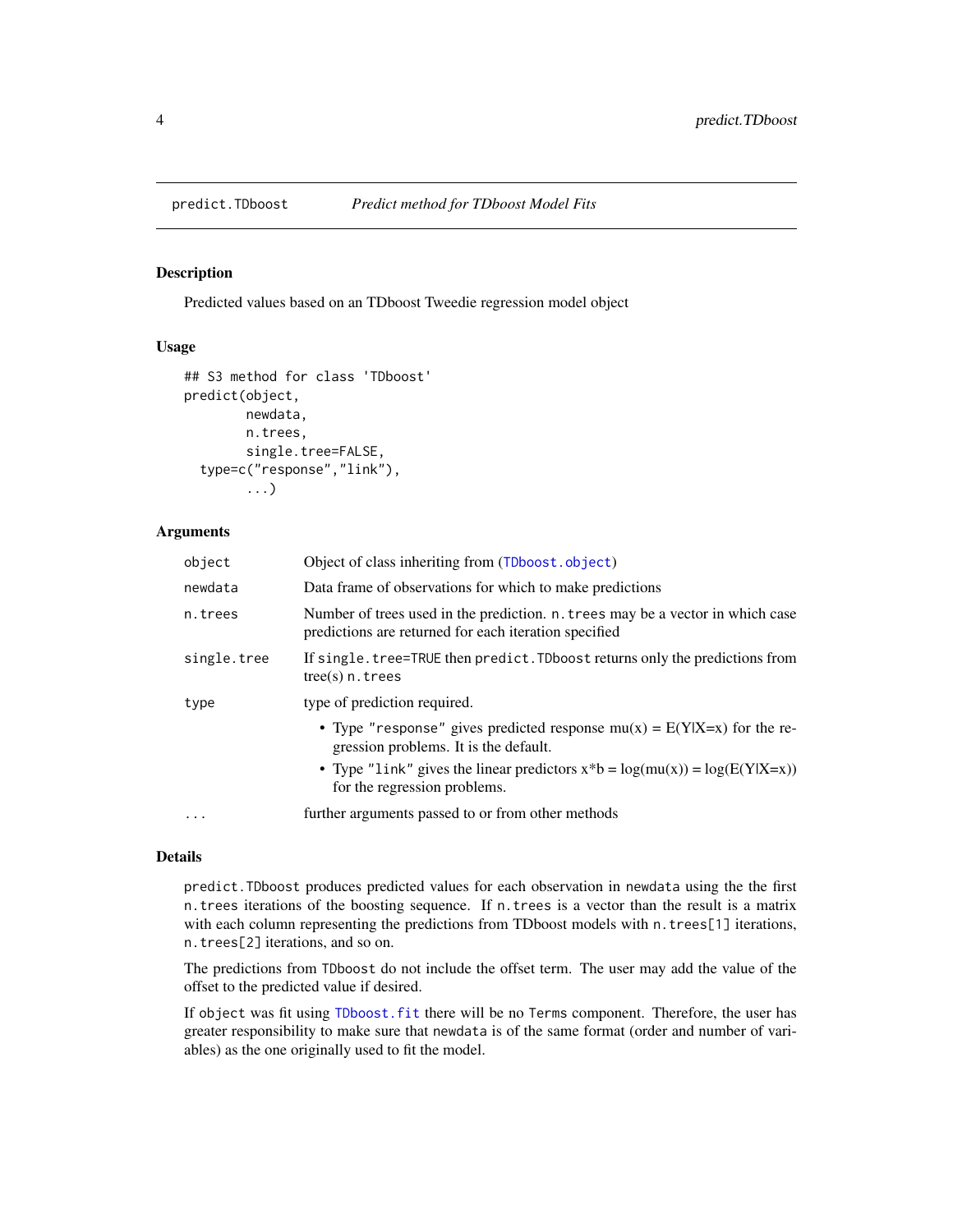## <span id="page-4-0"></span>relative.influence 5

## Value

Returns a vector of predictions. By default the predictions are on the scale of  $f(x)$ .

## Author(s)

Yi Yang <yi.yang6@mcgill.ca>, Wei Qian <wxqsma@rit.edu> and Hui Zou <hzou@stat.umn.edu>

## See Also

[TDboost](#page-6-1), [TDboost.object](#page-11-1)

<span id="page-4-1"></span>relative.influence *Methods for estimating relative influence*

#### <span id="page-4-2"></span>Description

Helper functions for computing the relative influence of each variable in the TDboost object.

#### Usage

```
relative.influence(object, n.trees)
permutation.test.TDboost(object, n.trees)
TDboost.loss(y,f,w,offset,dist,baseline)
```
## Arguments

| object                     | a TDboost object created from an initial call to TDboost.                                                                                                        |
|----------------------------|------------------------------------------------------------------------------------------------------------------------------------------------------------------|
| n.trees                    | the number of trees to use for computations.                                                                                                                     |
| y,f,w,offset,dist,baseline |                                                                                                                                                                  |
|                            | For TDboost. loss: These components are the outcome, predicted value, obser-<br>vation weight, offset, distribution, and comparison loss function, respectively. |

## Details

This is not intended for end-user use. These functions offer the different methods for computing the relative influence in [summary.TDboost](#page-5-1). TDboost.loss is a helper function for permutation.test.TDboost.

## Value

Returns an unprocessed vector of estimated relative influences.

## Author(s)

Yi Yang <yi.yang6@mcgill.ca>, Wei Qian <wxqsma@rit.edu> and Hui Zou <hzou@stat.umn.edu>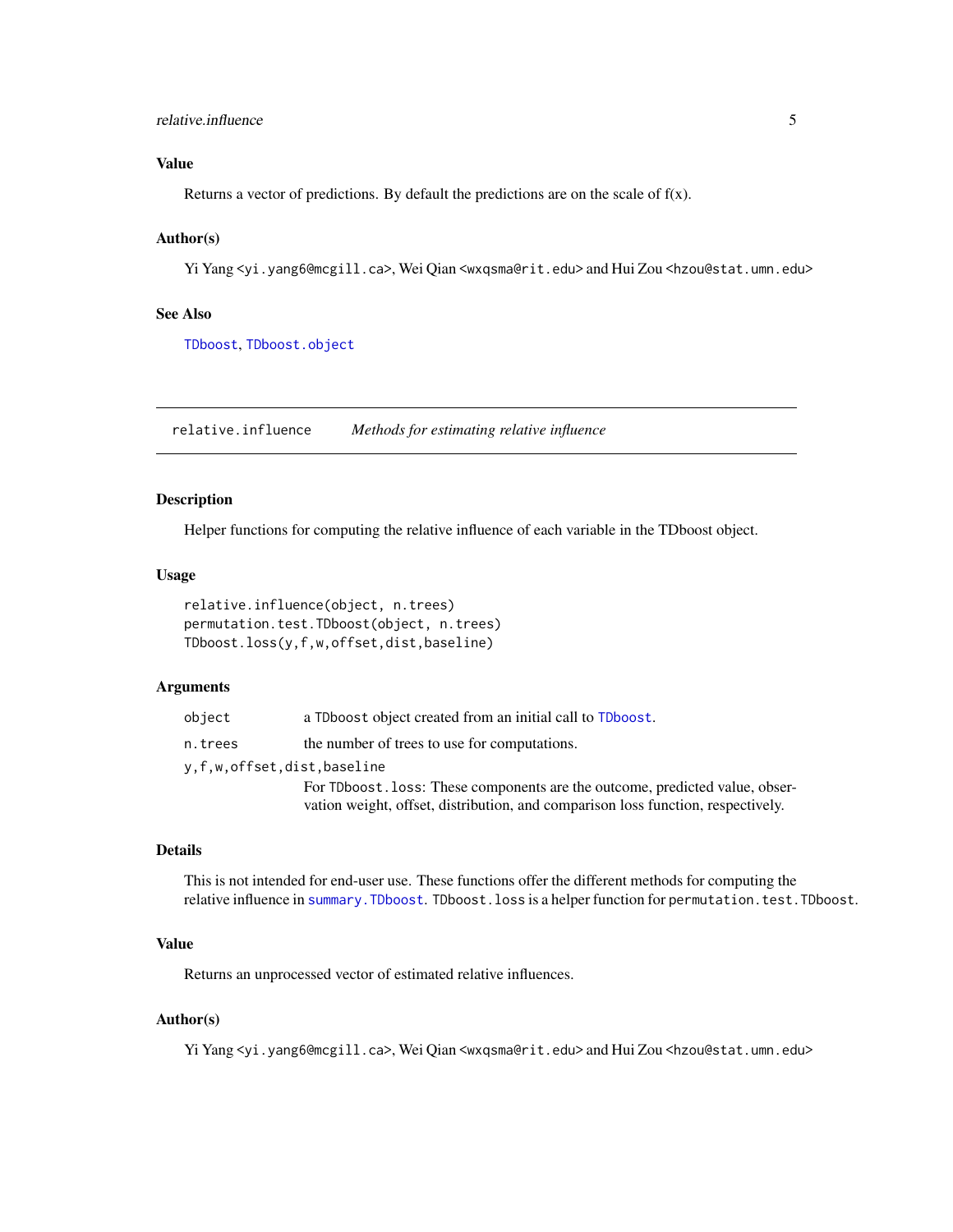## <span id="page-5-0"></span>References

Yang, Y., Qian, W. and Zou, H. (2013), "A Boosted Tweedie Compound Poisson Model for Insurance Premium" Preprint.

G. Ridgeway (1999). "The state of boosting," *Computing Science and Statistics* 31:172-181.

J.H. Friedman (2001). "Greedy Function Approximation: A Gradient Boosting Machine," Annals of Statistics 29(5):1189-1232.

#### See Also

[summary.TDboost](#page-5-1)

<span id="page-5-1"></span>summary.TDboost *Summary of a TDboost object*

## Description

Computes the relative influence of each variable in the TDboost object.

## Usage

```
## S3 method for class 'TDboost'
summary(object,
        cBars=length(object$var.names),
        n.trees=object$n.trees,
        plotit=TRUE,
        order=TRUE,
        method=relative.influence,
        normalize=TRUE,
        ...)
```
#### Arguments

| object  | a TDboost object created from an initial call to TDboost.                                                                                                                                                                                                                                                       |
|---------|-----------------------------------------------------------------------------------------------------------------------------------------------------------------------------------------------------------------------------------------------------------------------------------------------------------------|
| cBars   | the number of bars to plot. If order=TRUE the only the variables with the cBars<br>largest relative influence will appear in the barplot. If order=FALSE then the first<br>cBars variables will appear in the plot. In either case, the function will return<br>the relative influence of all of the variables. |
| n.trees | the number of trees used to generate the plot. Only the first n. trees trees will<br>be used.                                                                                                                                                                                                                   |
| plotit  | an indicator as to whether the plot is generated.                                                                                                                                                                                                                                                               |
| order   | an indicator as to whether the plotted and/or returned relative influences are<br>sorted.                                                                                                                                                                                                                       |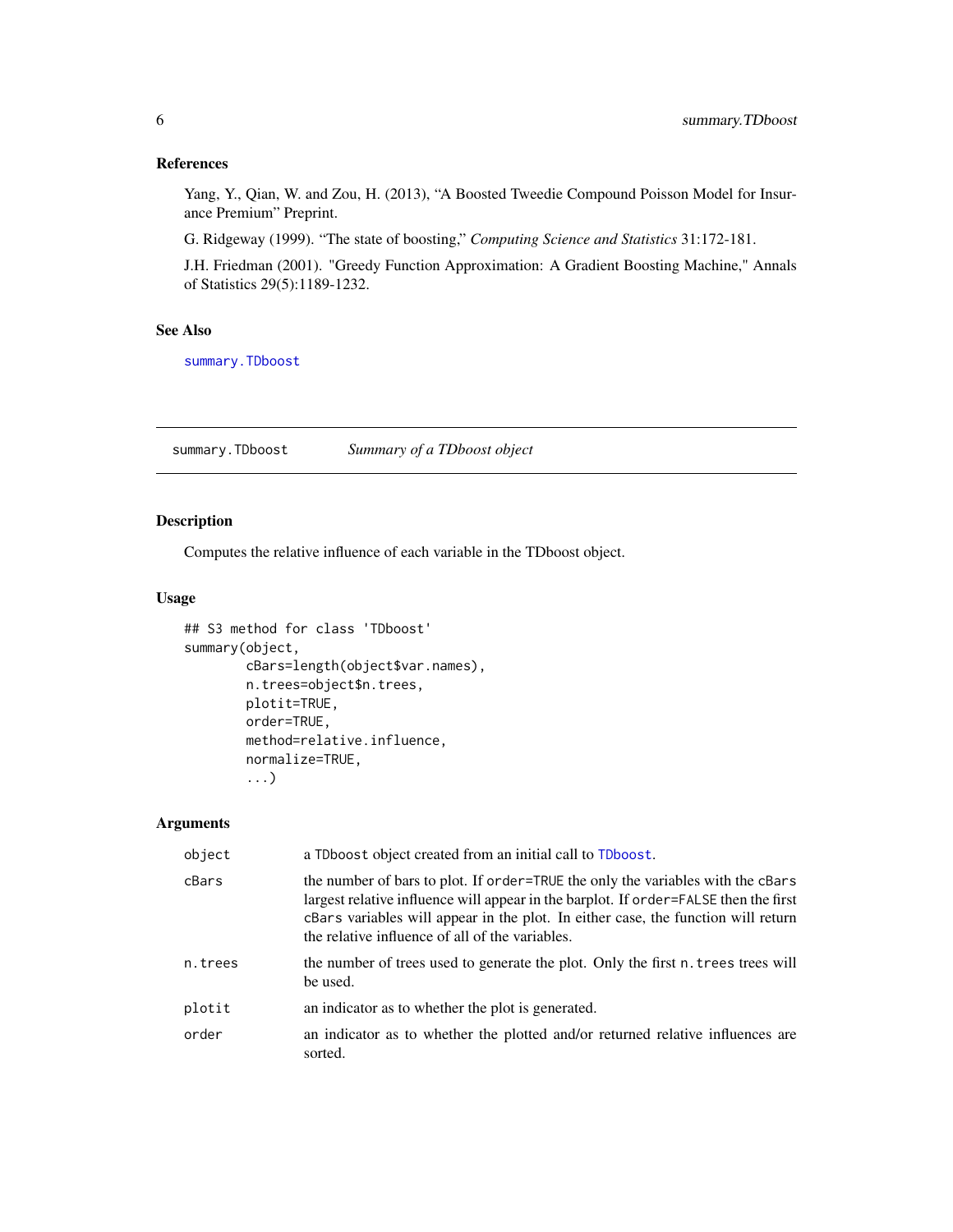#### <span id="page-6-0"></span>TDboost 7

| method    | The function used to compute the relative influence. relative.influence is       |
|-----------|----------------------------------------------------------------------------------|
|           | the default and is the same as that described in Friedman (2001). The other cur- |
|           | rent (and experimental) choice is permutation test. TDboost. This method         |
|           | randomly permutes each predictor variable at a time and computes the associated  |
|           | reduction in predictive performance. This is similar to the variable importance  |
|           | measures Breiman uses for random forests, but TDboost currently computes us-     |
|           | ing the entire training dataset (not the out-of-bag observations.                |
| normalize | if FALSE then summary. TDboost returns the unnormalized influence.               |
|           | other arguments passed to the plot function.                                     |

#### Details

This returns the reduction attributable to each variable in sum of squared error in predicting the gradient on each iteration. It describes the relative influence of each variable in reducing the loss function. See the references below for exact details on the computation.

### Value

Returns a data frame where the first component is the variable name and the second is the computed relative influence, normalized to sum to 100.

## Author(s)

Yi Yang <yi.yang6@mcgill.ca>, Wei Qian <wxqsma@rit.edu> and Hui Zou <hzou@stat.umn.edu>

#### References

Yang, Y., Qian, W. and Zou, H. (2013), "A Boosted Tweedie Compound Poisson Model for Insurance Premium" Preprint.

G. Ridgeway (1999). "The state of boosting," *Computing Science and Statistics* 31:172-181.

J.H. Friedman (2001). "Greedy Function Approximation: A Gradient Boosting Machine," Annals of Statistics 29(5):1189-1232.

## See Also

[TDboost](#page-6-1)

<span id="page-6-1"></span>TDboost *TDboost Tweedie Regression Modeling*

## <span id="page-6-2"></span>Description

Fits TDboost Tweedie Regression models.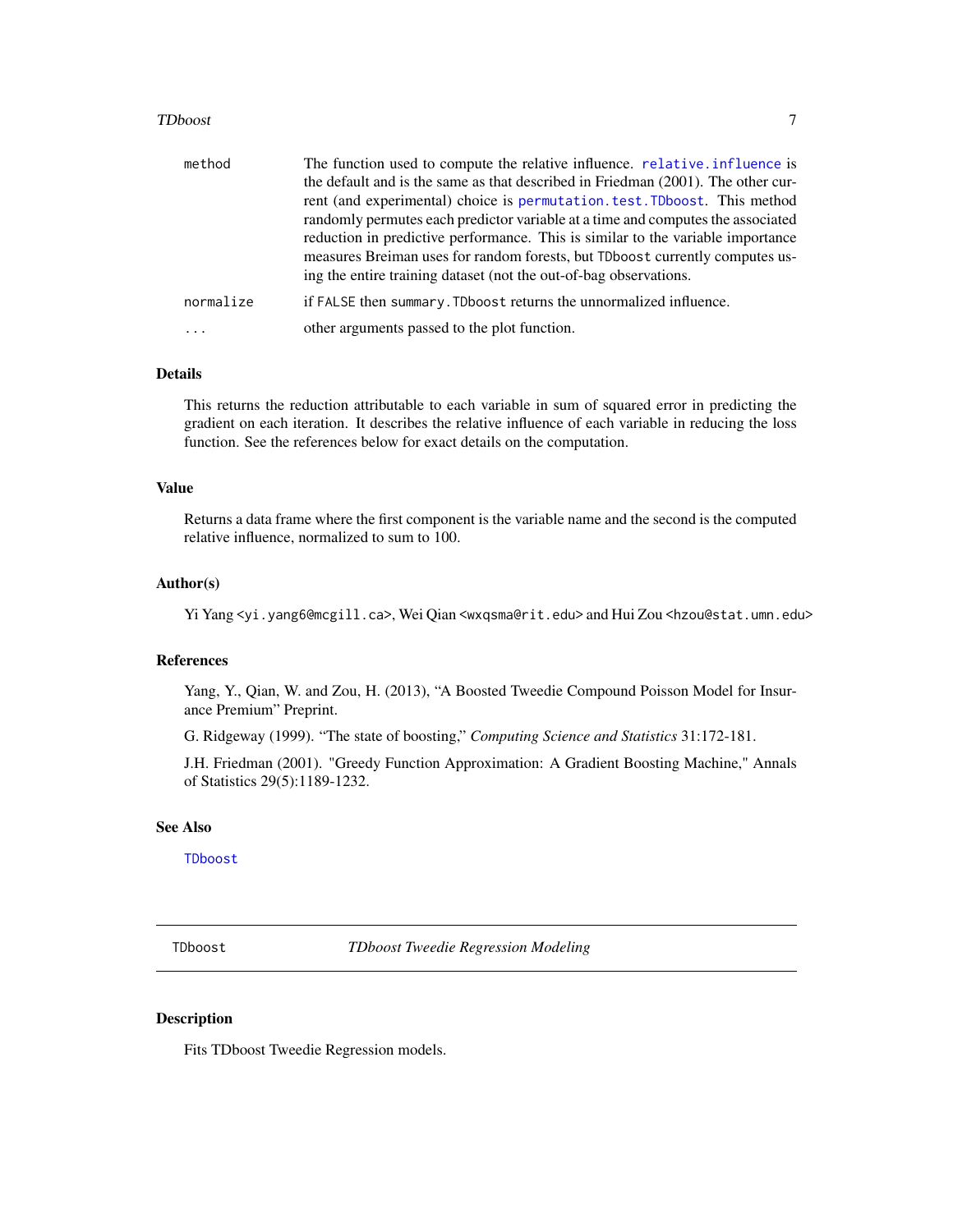## Usage

```
TDboost(formula = formula(data),distribution = list(name="EDM",alpha=1.5),
   data = list(),weights,
   var.monotone = NULL,
   n.trees = 100,
   interaction.depth = 1,
   n.minobsinnode = 10,
   shrinkage = 0.001,
   bag.fraction = 0.5,
   train.fraction = 1.0,
   cv.folds=0,
   keep.data = TRUE,verbose = TRUE)
TDboost.fit(x,y,
       offset = NULL,
       misc = NULL,
       distribution = list(name="EDM",alpha=1.5),
       w = NULL,var.monotone = NULL,
       n.trees = 100,
       interaction.depth = 1,
       n.minobsinnode = 10,
       shrinkage = 0.001,
       bag.fraction = 0.5,
       train.fraction = 1.0,
       keep.data = TRUE,
       verbose = TRUE,
       var.names = NULL,
       response.name = NULL)
TDboost.more(object,
        n.new.trees = 100,data = NULL,weights = NULL,
         offset = NULL,
        verbose = NULL)
```
## Arguments

| formula      | a symbolic description of the model to be fit. The formula may include an offset<br>term (e.g. $y \sim \text{offset}(n) + x$ ). If keep data=FALSE in the initial call to TDboost<br>then it is the user's responsibility to resupply the offset to TDboost, more. |
|--------------|--------------------------------------------------------------------------------------------------------------------------------------------------------------------------------------------------------------------------------------------------------------------|
| distribution | a list with a component name specifying the distribution and any additional pa-<br>rameters needed. Tweedie regression is available and distribution must a list<br>of the form list (name="EDM", alpha=1.5) where alpha is the index param-                       |

<span id="page-7-0"></span>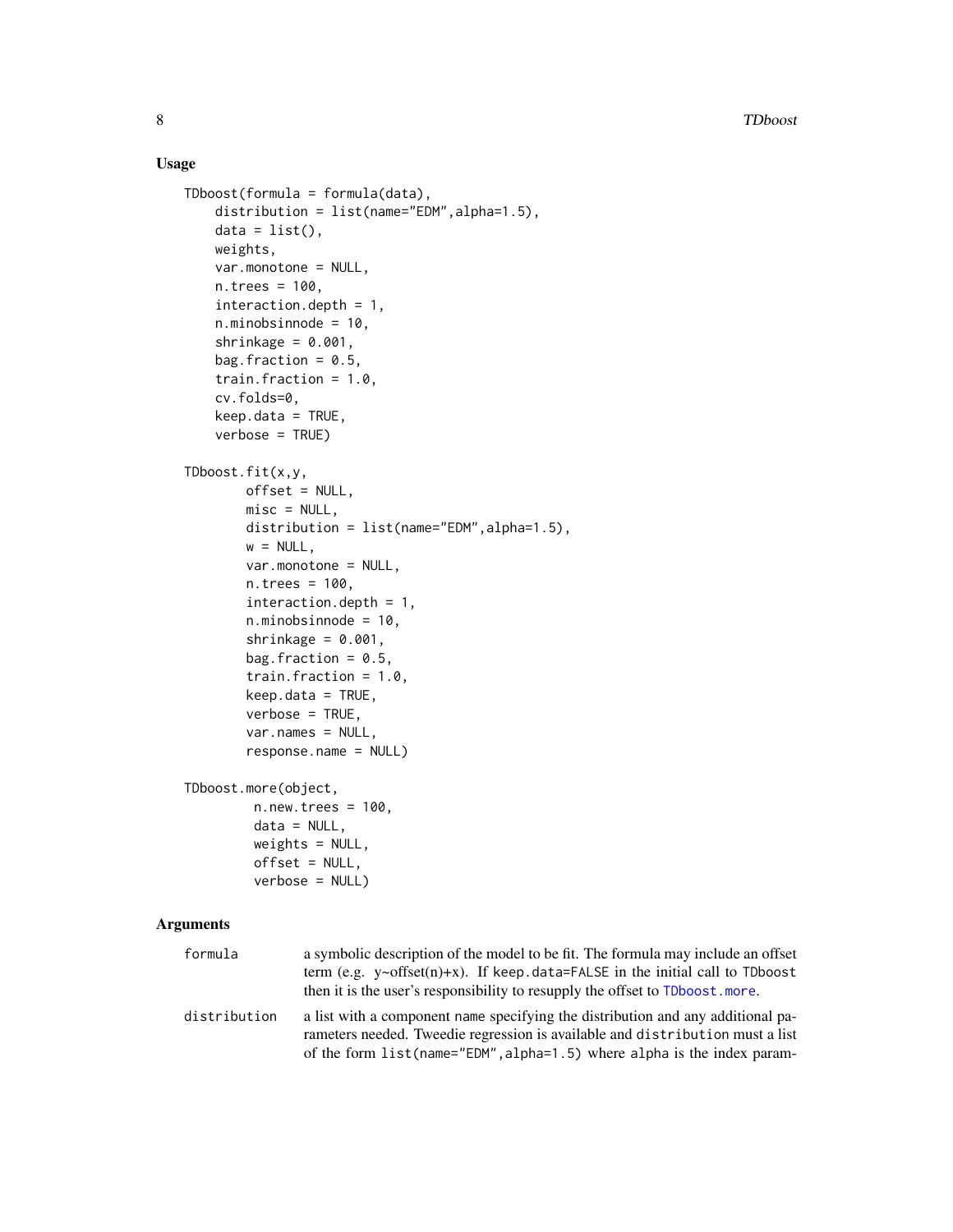<span id="page-8-0"></span>

|                   | eter that must be in $(1,2]$ . When alpha=2, the distribution reduces to gamma.<br>The current version's Tweedie regression methods do not handle non-constant<br>weights and will stop.                                                                                                                                                                                                                                                                                   |
|-------------------|----------------------------------------------------------------------------------------------------------------------------------------------------------------------------------------------------------------------------------------------------------------------------------------------------------------------------------------------------------------------------------------------------------------------------------------------------------------------------|
| data              | an optional data frame containing the variables in the model. By default the vari-<br>ables are taken from environment (formula), typically the environment from<br>which TDboost is called. If keep.data=TRUE in the initial call to TDboost then<br>TDboost stores a copy with the object. If keep.data=FALSE then subsequent<br>calls to TDboost. more must resupply the same dataset. It becomes the user's<br>responsibility to resupply the same data at this point. |
| weights           | an optional vector of weights to be used in the fitting process. Must be pos-<br>itive but do not need to be normalized. If keep.data=FALSE in the initial<br>call to TDboost then it is the user's responsibility to resupply the weights to<br>TDboost.more.                                                                                                                                                                                                             |
| var.monotone      | an optional vector, the same length as the number of predictors, indicating which<br>variables have a monotone increasing $(+1)$ , decreasing $(-1)$ , or arbitrary $(0)$ re-<br>lationship with the outcome.                                                                                                                                                                                                                                                              |
| n.trees           | the total number of trees to fit. This is equivalent to the number of iterations and<br>the number of basis functions in the additive expansion.                                                                                                                                                                                                                                                                                                                           |
| cy.folds          | Number of cross-validation folds to perform. If cv. folds>1 then TDboost, in<br>addition to the usual fit, will perform a cross-validation, calculate an estimate of<br>generalization error returned in cv. error.                                                                                                                                                                                                                                                        |
| interaction.depth |                                                                                                                                                                                                                                                                                                                                                                                                                                                                            |
|                   | The maximum depth of variable interactions. 1 implies an additive model, 2<br>implies a model with up to 2-way interactions, etc.                                                                                                                                                                                                                                                                                                                                          |
|                   | n minobsine of minimum number of observations in the trees terminal nodes. Note that this is<br>the actual number of observations not the total weight.                                                                                                                                                                                                                                                                                                                    |
| shrinkage         | a shrinkage parameter applied to each tree in the expansion. Also known as the<br>learning rate or step-size reduction.                                                                                                                                                                                                                                                                                                                                                    |
| bag.fraction      | the fraction of the training set observations randomly selected to propose the<br>next tree in the expansion. This introduces randomnesses into the model fit. If<br>bag. fraction<1 then running the same model twice will result in similar but<br>different fits. TDboost uses the R random number generator so set. seed can<br>ensure that the model can be reconstructed. Preferably, the user can save the<br>returned TDboost.object using save.                   |
|                   | train.fraction The first train.fraction * nrows(data) observations are used to fit the<br>TDboost and the remainder are used for computing out-of-sample estimates of<br>the loss function.                                                                                                                                                                                                                                                                                |
| keep.data         | a logical variable indicating whether to keep the data and an index of the data<br>stored with the object. Keeping the data and index makes subsequent calls to<br>TDboost. more faster at the cost of storing an extra copy of the dataset.                                                                                                                                                                                                                               |
| object            | a TDboost object created from an initial call to TDboost.                                                                                                                                                                                                                                                                                                                                                                                                                  |
| n.new.trees       | the number of additional trees to add to object.                                                                                                                                                                                                                                                                                                                                                                                                                           |
| verbose           | If TRUE, TDboost will print out progress and performance indicators. If this<br>option is left unspecified for TDboost.more then it uses verbose from object.                                                                                                                                                                                                                                                                                                              |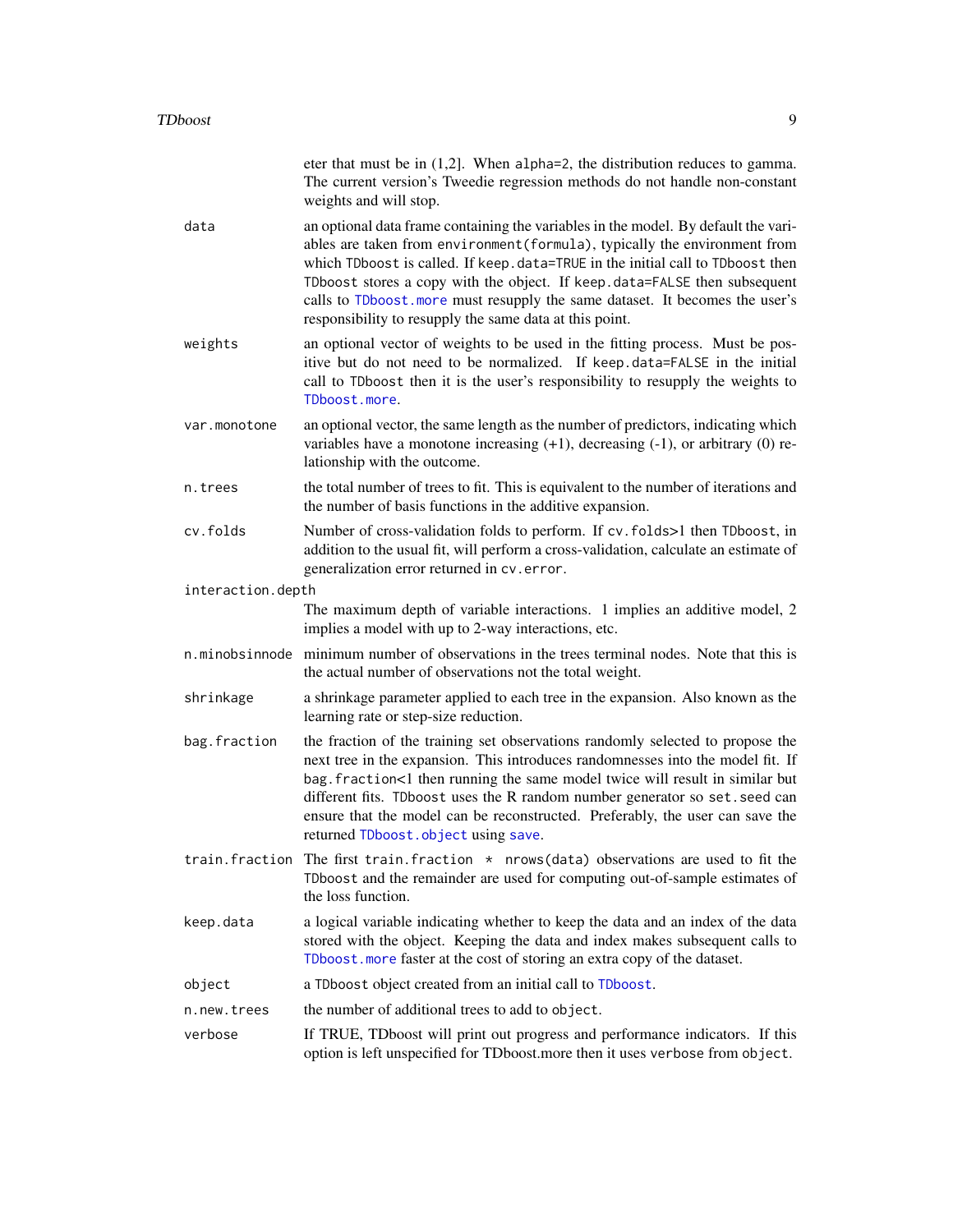<span id="page-9-0"></span>

| x, y          | For TDboost.fit: x is a data frame or data matrix containing the predictor<br>variables and y is the vector of outcomes. The number of rows in x must be the<br>same as the length of y. |
|---------------|------------------------------------------------------------------------------------------------------------------------------------------------------------------------------------------|
| offset        | a vector of values for the offset                                                                                                                                                        |
| misc          | For TDboost. fit: misc is an R object that is simply passed on to the TDboost<br>engine.                                                                                                 |
| W             | For TD boost $\mathbf{f}$ it: w is a vector of weights of the same length as the y.                                                                                                      |
| var.names     | For TDboost. fit: A vector of strings of length equal to the number of columns<br>of x containing the names of the predictor variables.                                                  |
| response.name | For TDboost. fit: A character string label for the response variable.                                                                                                                    |

#### Details

This package implements a regression tree based gradient boosting estimator for nonparametric multiple Tweedie regression. The code is a modified version of gbm library originally written by Greg Ridgeway.

Boosting is the process of iteratively adding basis functions in a greedy fashion so that each additional basis function further reduces the selected loss function. This implementation closely follows Friedman's Gradient Boosting Machine (Friedman, 2001).

In addition to many of the features documented in the Gradient Boosting Machine, TDboost offers additional features including the out-of-bag estimator for the optimal number of iterations, the ability to store and manipulate the resulting TDboost object.

TDboost.fit provides the link between R and the C++ TDboost engine. TDboost is a front-end to TDboost.fit that uses the familiar R modeling formulas. However, [model.frame](#page-0-0) is very slow if there are many predictor variables. For power-users with many variables use TDboost.fit. For general practice TDboost is preferable.

#### Value

TDboost, TDboost.fit, and TDboost.more return a [TDboost.object](#page-11-1).

#### Author(s)

Yi Yang <yi.yang6@mcgill.ca>, Wei Qian <wxqsma@rit.edu> and Hui Zou <hzou@stat.umn.edu>

#### References

Yang, Y., Qian, W. and Zou, H. (2013), "A Boosted Tweedie Compound Poisson Model for Insurance Premium" Preprint.

G. Ridgeway (1999). "The state of boosting," *Computing Science and Statistics* 31:172-181.

J.H. Friedman (2001). "Greedy Function Approximation: A Gradient Boosting Machine," *Annals of Statistics* 29(5):1189-1232.

J.H. Friedman (2002). "Stochastic Gradient Boosting," *Computational Statistics and Data Analysis* 38(4):367-378.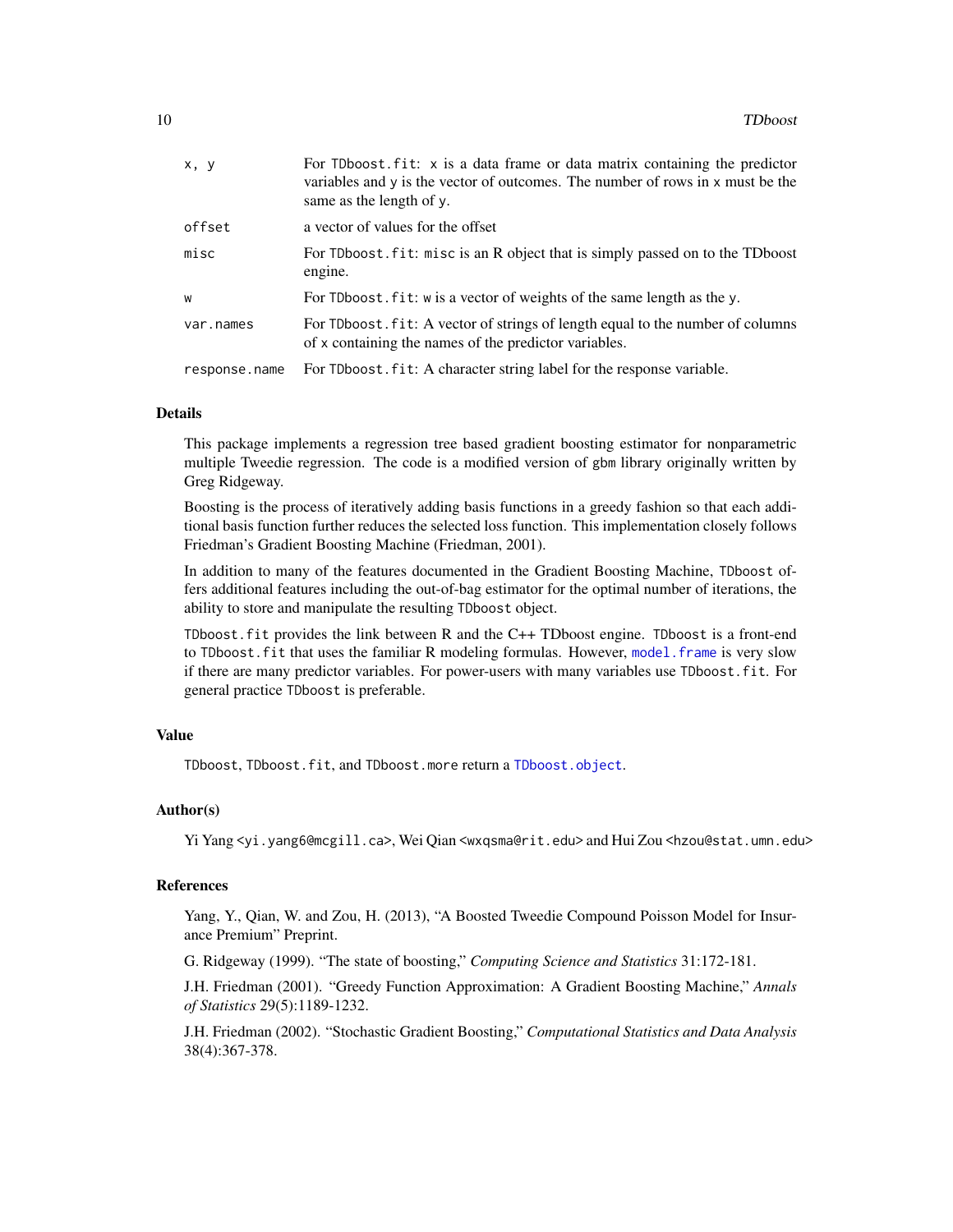#### <span id="page-10-0"></span>TDboost 11

## See Also

[TDboost.object](#page-11-1), [TDboost.perf](#page-12-1), [plot.TDboost](#page-1-1), [predict.TDboost](#page-3-1), [summary.TDboost](#page-5-1),

## Examples

```
data(FHT)
# training on data1
TDboost1 <- TDboost(Y~X1+X2+X3+X4+X5+X6, # formula
   data=data1, # dataset
   var.monotone=c(0,0,0,0,0,0), # -1: monotone decrease,
                              # +1: monotone increase,
                              # 0: no monotone restrictions
   distribution=list(name="EDM",alpha=1.5),
                              # specify Tweedie index parameter
   n.trees=3000, # number of trees
   shrinkage=0.005, <br> # shrinkage or learning rate,
                              # 0.001 to 0.1 usually work
   interaction.depth=3, \# 1: additive model, 2: two-way interactions, etc.
   bag.fraction = 0.5, \qquad # subsampling fraction, 0.5 is probably best
   train.fraction = 0.5, \qquad # fraction of data for training,
                              # first train.fraction*N used for training
   n.minobsinnode = 10, \# minimum total weight needed in each node
   cv.folds = 5, # do 5-fold cross-validation
   keep.data=TRUE, # keep a copy of the dataset with the object
   verbose=TRUE) # print out progress
# print out the optimal iteration number M
best.iter <- TDboost.perf(TDboost1,method="test")
print(best.iter)
# check performance using 5-fold cross-validation
best.iter <- TDboost.perf(TDboost1,method="cv")
print(best.iter)
# plot the performance
# plot variable influence
summary(TDboost1,n.trees=1) # based on the first tree
summary(TDboost1,n.trees=best.iter) # based on the estimated best number of trees
# making prediction on data2
f.predict <- predict.TDboost(TDboost1,data2,best.iter)
# least squares error
print(sum((data2$Y-f.predict)^2))
# create marginal plots
# plot variable X1 after "best" iterations
plot.TDboost(TDboost1,1,best.iter)
# contour plot of variables 1 and 3 after "best" iterations
plot.TDboost(TDboost1,c(1,3),best.iter)
# do another 20 iterations
```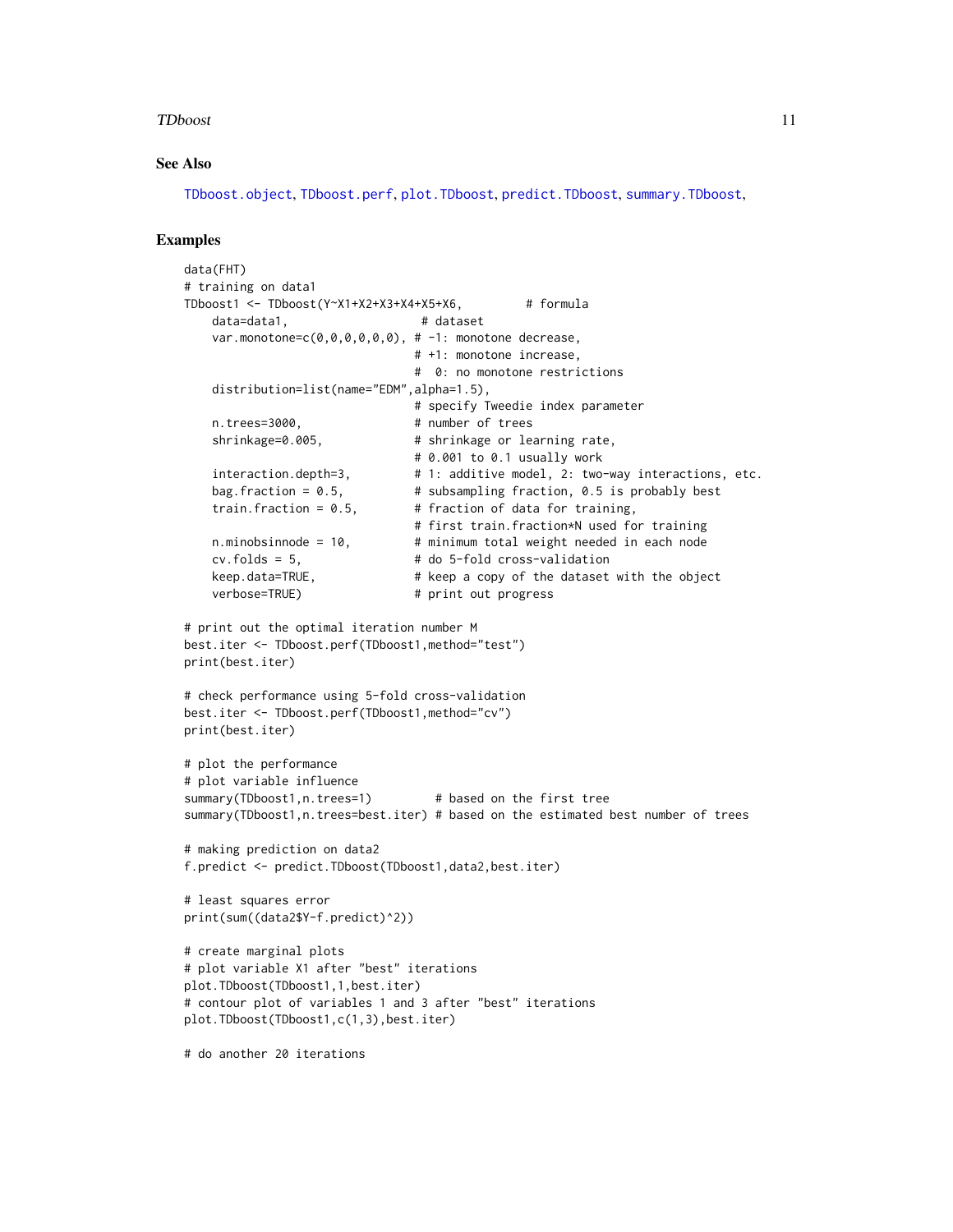```
TDboost2 <- TDboost.more(TDboost1,20,
                verbose=FALSE) # stop printing detailed progress
# fit a gamma model (when alpha = 2.0)
data2 <- data1[data1$Y!=0,]
TDboost3 <- TDboost(Y~X1+X2+X3+X4+X5+X6, \qquad# formula
   data=data2, # dataset
   distribution=list(name="EDM",alpha=2.0),
   n.trees=3000, # number of trees<br>train.fraction = 0.5, # fr.
                                # fraction of data for training,
   verbose=TRUE) # print out progress
best.iter2 <- TDboost.perf(TDboost3,method="test")
```
<span id="page-11-1"></span>TDboost.object *TDboost Tweedie Regression Model Object*

## Description

These are objects representing fitted TDboosts.

#### Value

| initF         | the "intercept" term, the initial predicted value to which trees make adjustments                                                                                                                                                                                                                                                                                                                                                                                   |
|---------------|---------------------------------------------------------------------------------------------------------------------------------------------------------------------------------------------------------------------------------------------------------------------------------------------------------------------------------------------------------------------------------------------------------------------------------------------------------------------|
| fit           | a vector containing the fitted values on the scale of regression function                                                                                                                                                                                                                                                                                                                                                                                           |
| train.error   | a vector of length equal to the number of fitted trees containing the value of the<br>loss function for each boosting iteration evaluated on the training data                                                                                                                                                                                                                                                                                                      |
| valid.error   | a vector of length equal to the number of fitted trees containing the value of the<br>loss function for each boosting iteration evaluated on the validation data                                                                                                                                                                                                                                                                                                    |
| cv.error      | if cv. folds<2 this component is NULL. Otherwise, this component is a vector<br>of length equal to the number of fitted trees containing a cross-validated estimate<br>of the loss function for each boosting iteration                                                                                                                                                                                                                                             |
| oobag.improve | a vector of length equal to the number of fitted trees containing an out-of-bag<br>estimate of the marginal reduction in the expected value of the loss function.<br>The out-of-bag estimate uses only the training data and is useful for estimating<br>the optimal number of boosting iterations. See TDboost.perf                                                                                                                                                |
| trees         | a list containing the tree structures.                                                                                                                                                                                                                                                                                                                                                                                                                              |
| c.splits      | a list of all the categorical splits in the collection of trees. If the trees[[i]]<br>component of a TDboost object describes a categorical split then the splitting<br>value will refer to a component of c.splits. That component of c.splits<br>will be a vector of length equal to the number of levels in the categorical split<br>variable. $-1$ indicates left, $+1$ indicates right, and 0 indicates that the level was<br>not present in the training data |

## **Structure**

The following components must be included in a legitimate TDboost object.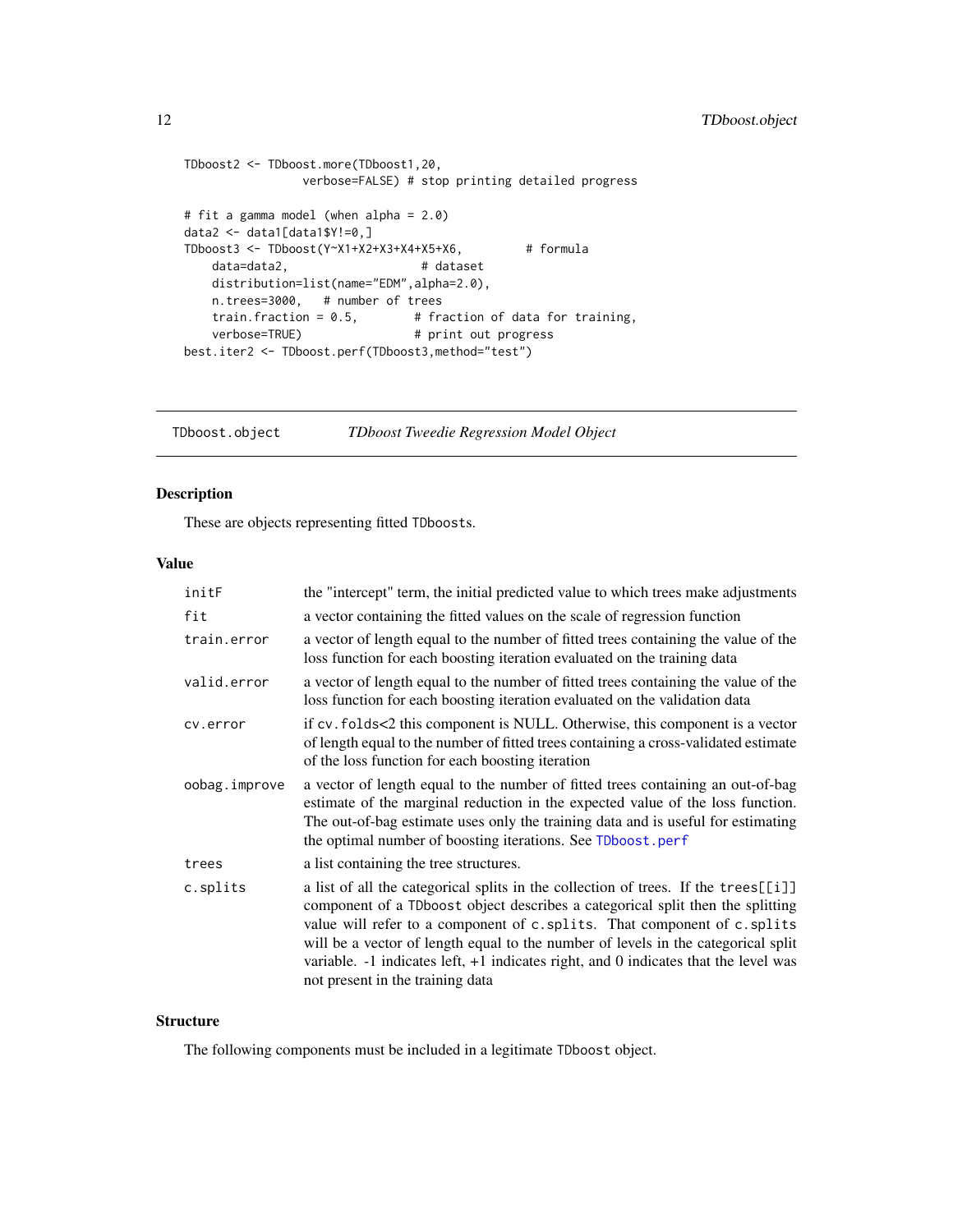## <span id="page-12-0"></span>TDboost.perf 13

## Author(s)

Yi Yang <yi.yang6@mcgill.ca>, Wei Qian <wxqsma@rit.edu> and Hui Zou <hzou@stat.umn.edu>

## See Also

[TDboost](#page-6-1)

<span id="page-12-1"></span>TDboost.perf *TDboost performance*

## Description

Estimates the optimal number of boosting iterations for a TDboost object and optionally plots various performance measures

## Usage

```
TDboost.perf(object,
         plot.it = TRUE,oobag.curve = FALSE,
         overlay = TRUE,
         method)
```
## Arguments

| object      | a TDboost.object created from an initial call to TDboost.                                                                                                                                                                                                                                                                                                                                  |
|-------------|--------------------------------------------------------------------------------------------------------------------------------------------------------------------------------------------------------------------------------------------------------------------------------------------------------------------------------------------------------------------------------------------|
| plot.it     | an indicator of whether or not to plot the performance measures. Setting plot. it=TRUE<br>creates two plots. The first plot plots object \$train.error (in black) and<br>object \$valid.error (in red) versus the iteration number. The scale of the er-<br>ror measurement, shown on the left vertical axis, depends on the distribution<br>argument used in the initial call to TDboost. |
| oobag.curve | indicates whether to plot the out-of-bag performance measures in a second plot.                                                                                                                                                                                                                                                                                                            |
| overlay     | if TRUE and oobag.curve=TRUE then a right y-axis is added to the training and<br>test error plot and the estimated cumulative improvement in the loss function is<br>plotted versus the iteration number.                                                                                                                                                                                  |
| method      | indicate the method used to estimate the optimal number of boosting iterations.<br>method="00B" computes the out-of-bag estimate and method="test" uses the<br>test (or validation) dataset to compute an out-of-sample estimate. method="cv"<br>extracts the optimal number of iterations using cross-validation if TDboost was<br>called with $cv$ . $folds > 1$                         |

## Value

TDboost.perf returns the estimated optimal number of iterations. The method of computation depends on the method argument.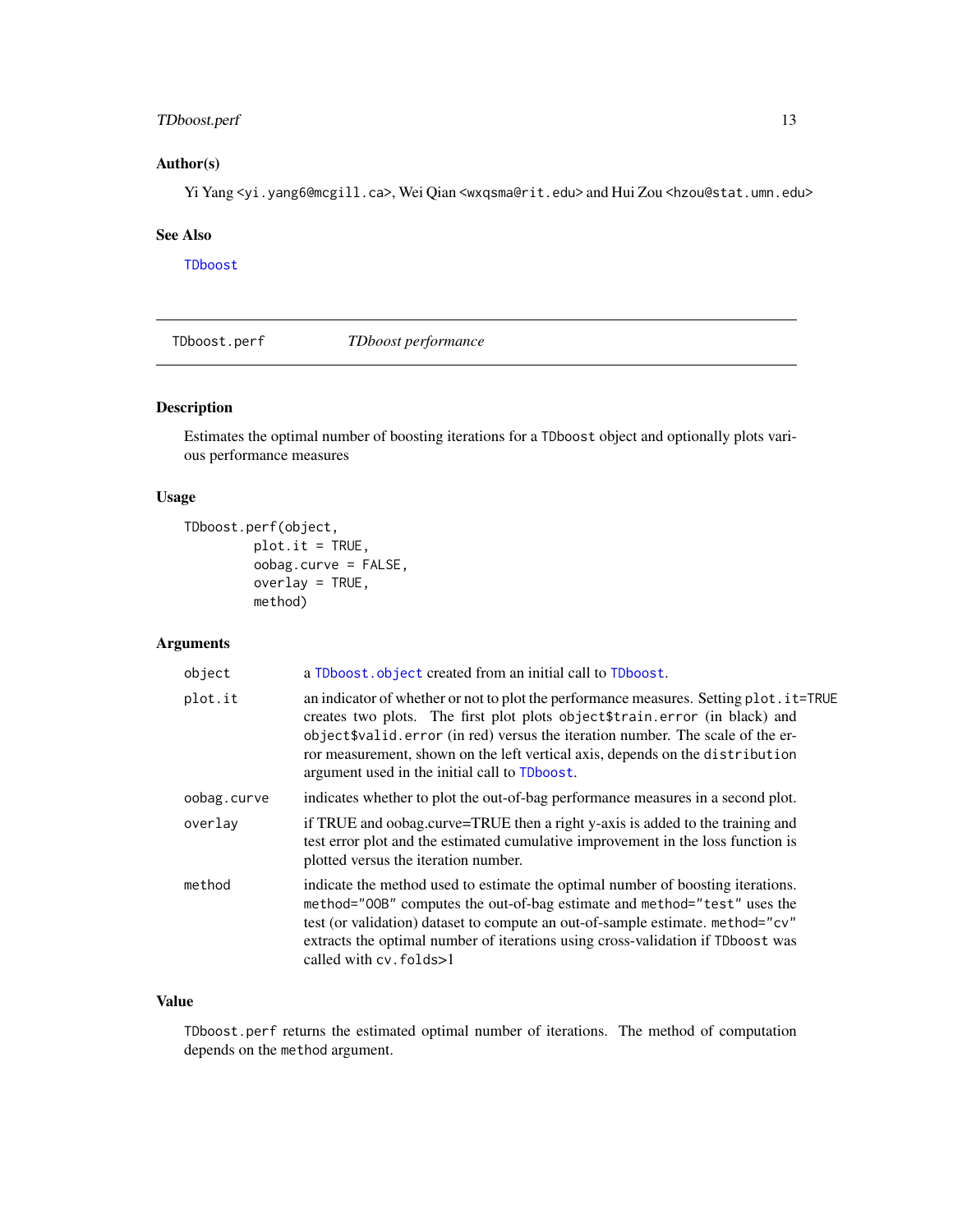## <span id="page-13-0"></span>Author(s)

Yi Yang <yi.yang6@mcgill.ca>, Wei Qian <wxqsma@rit.edu> and Hui Zou <hzou@stat.umn.edu>

## References

Yang, Y., Qian, W. and Zou, H. (2013), "A Boosted Tweedie Compound Poisson Model for Insurance Premium" Preprint.

G. Ridgeway (1999). "The state of boosting," *Computing Science and Statistics* 31:172-181.

G. Ridgeway (2003). "A note on out-of-bag estimation for estimating the optimal number of boosting iterations," Working paper.

## See Also

[TDboost](#page-6-1), [TDboost.object](#page-11-1)